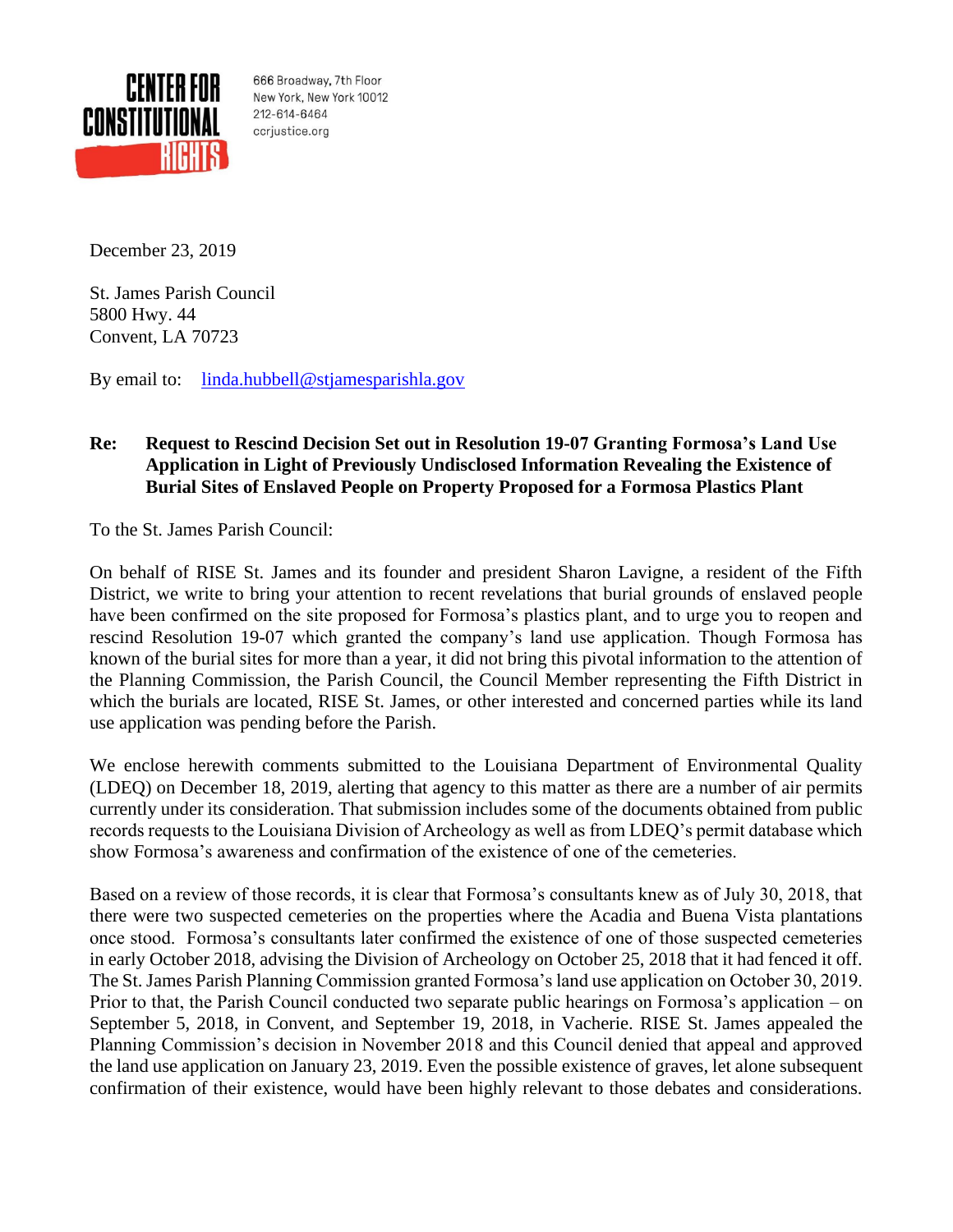Transparent discussion of the location of the burial sites and their significance could have also helped notify potential descendants.

As discussed in the attached comments and documents, Formosa's own investigators believe that the Buena Vista cemetery likely contains the graves of people who were enslaved there. RISE St. James believes that other burial grounds likely exist on the sites Formosa intends to develop. As set out in the attached comments, the burial grounds were located after an independent researcher contacted the Division of Archeology with a detailed historic map and a more precise method for locating the cemeteries. However, it appears that methodology has not been applied to two tracts of land more recently acquired by Formosa that correspond to the location of the former Elina Plantation, nor to the ancillary components such as transmission lines and pipelines which would service the facility.

It is also clear from these records that the cemetery at Buena Vista has already been violated by an industrial pipeline that runs through it and possibly a field road, and that Formosa's investigators reported that the Acadia site may have been destroyed by past ground disturbances. If that is true, that destruction is horrific. However, the same independent researcher who alerted the Division of Archaeology to the existence of the cemeteries remains concerned that the Acadia site has not been thoroughly investigated in the proper location. RISE St. James is especially concerned that the records also show that Formosa's representatives have discussed the removal of any remains should they be found at the Acadia cemetery because protecting the burial ground would be "a difficult option" and that they understood that the State could permit removal quickly, "within a matter of days." However, there are questions remaining about the area searched and the implications of Formosa's correspondence with the State, which suggests that if the graves are found in the future, there may be an effort to quickly remove them.

The Louisiana Attorney General has observed that cemeteries contain the "history of their respective communities" and "lead us to a better understanding of our own culture: who we are, where we have come from, and where we are going… We, the living, are custodians of the dead and the stories that they can tell, and we must strive to protect those stories."<sup>1</sup>

The Louisiana Constitution protects the right of the people to preserve, foster, and promote their respective cultural origins. La. Const. Art. XII, Sec. 4. For RISE, many of whom are themselves proud descendants of enslaved people, such unmarked burial grounds are central to the acknowledgement and preservation of their cultural origins. Historic disregard for the burial sites of enslaved people – especially when compared to the owners of the plantations – is reflected in today's dismissal of the cultural and historical legacy these sites hold for the descendants of enslaved people in St. James, but also for the United States and the world.<sup>2</sup>

[https://www.theadvocate.com/baton\\_rouge/news/communities/westside/article\\_7f0fd2e8-e966-11e6-91bd-](https://www.theadvocate.com/baton_rouge/news/communities/westside/article_7f0fd2e8-e966-11e6-91bd-7b5708a1dc45.html)

Attorney General Opinion No. 07-0183, available a[t http://www.lcb.state.la.us/ago/ago07-0183.pdf.](http://www.lcb.state.la.us/ago/ago07-0183.pdf)

<sup>2</sup> *See* Terry L. Jones*, Researcher maps hidden graveyards of slaves who once tilled Louisiana sugar cane fields*, The Advocate, Feb. 5, 2017, ("The state of the cemeteries further underscores how those buried in them over the years have been denied their dignity even in death.) *available at*

[<sup>7</sup>b5708a1dc45.html;](https://www.theadvocate.com/baton_rouge/news/communities/westside/article_7f0fd2e8-e966-11e6-91bd-7b5708a1dc45.html) *See also,* Evan Nicole Brown, *The Hidden-History of African-American Burial Sites in the Antebellum South: Enslaved people used codes to mark graves on plantation grounds,* Atlas Obscura, Oct. 25, 2018, available at [https://www.atlasobscura.com/articles/africanamerican-grave-markers.](https://www.atlasobscura.com/articles/africanamerican-grave-markers)